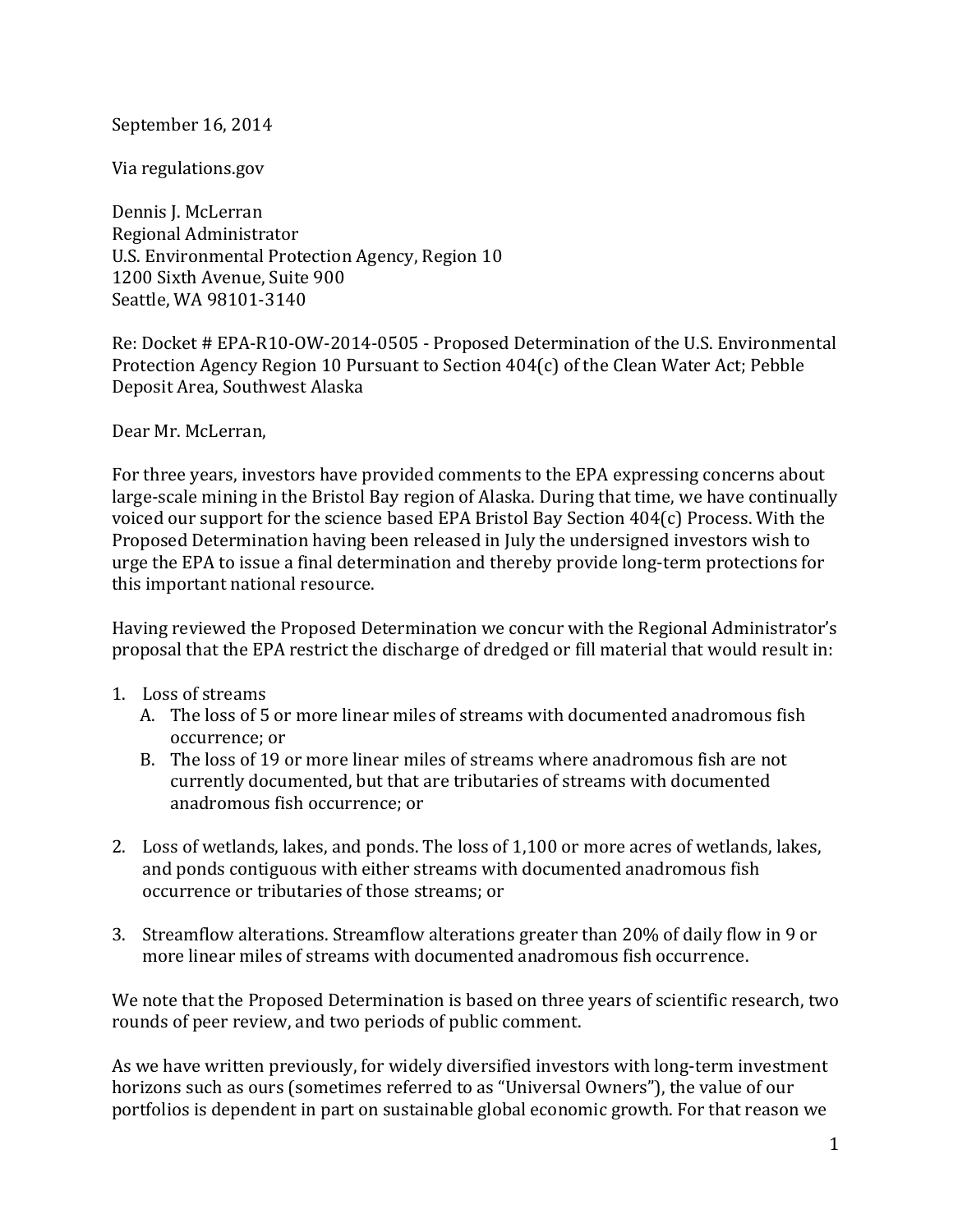are aware of the need for natural resource development to support economic growth as well as the development of clean technologies, which hold the promise of more sustainable economic growth. But we are also concerned that returns could be negatively affected by corporate behavior with negative social and environmental impacts. It is in our interest for our portfolio companies to reduce these risks and also protect our reputations from activities that may tarnish us through association. We therefore believe it is critically important for mining activity to occur only in ecologically and culturally appropriate areas.

We are concerned that if large-scale mining occurs in the Bristol Bay watershed with the impacts described in the Proposed Determination, that it could cast a cloud over mining projects in general – even responsible and safe ones. This has the potential of increasing mining costs generally and may put into question appropriate mining projects. Such occurrences could be destabilizing to the global mining and fishing industries and consequently not helpful for long-term economic growth.

But we are also acutely aware of the negative economic externalities related to natural resource extraction. Damage to ecosystem goods and services from land and water pollution related to mineral extraction can generate very real, but currently unpriced, economic, social and environmental externalities. An April 2013 report from Trucost and The Economics of Ecosystems and Biodiversity for Business Coalition

has estimated the unpriced natural capital costs at US\$7.3 trillion relating to land use, water consumption, GHG emissions, air pollution, land and water pollution, and waste for over 1,000 global primary production and primary processing regionsectors under standard operating practices, excluding unpredictable catastrophic events. This equates to 13% of global economic output in 2009.

We also observe that the EPA's 2012 Assessment attracted the attention of those in the business community that are concerned about the sustainability of our seafood supply. The Food Marketing Institute (FMI) issued a letter in support of the 2012 Assessment stating, "Bristol Bay is a one-of-a-kind fishery that is important not only to the ecology of the region but also to fulfilling the goal of long-term sustainable seafood sourcing." Not only is the FMI a national trade association that represents 1,500 member companies – food retailers and wholesalers – in the United States and around the world with a combined annual sales volume of \$680 billion, but also it represents many companies that are in our investment portfolios. This illustrates the point that widely diversified investors consider not only how a particular project will impact a specific company or investment, but also how it impacts other aspects of a portfolio.

It is also important to consider that the two largest corporate interests in the proposed project have withdrawn their support in the last year. In October 2013, Anglo American withdrew from the project following a risk/return analysis of the project. More recently, Rio Tinto announced that it is withdrawing from the proposed Pebble Mine Project. And earlier this year, the New York City Comptroller and California State Controller released a letter from Northern Dynasty Minerals exhibiting significant distress over prominent investors raising legitimate questions about the merits of the project.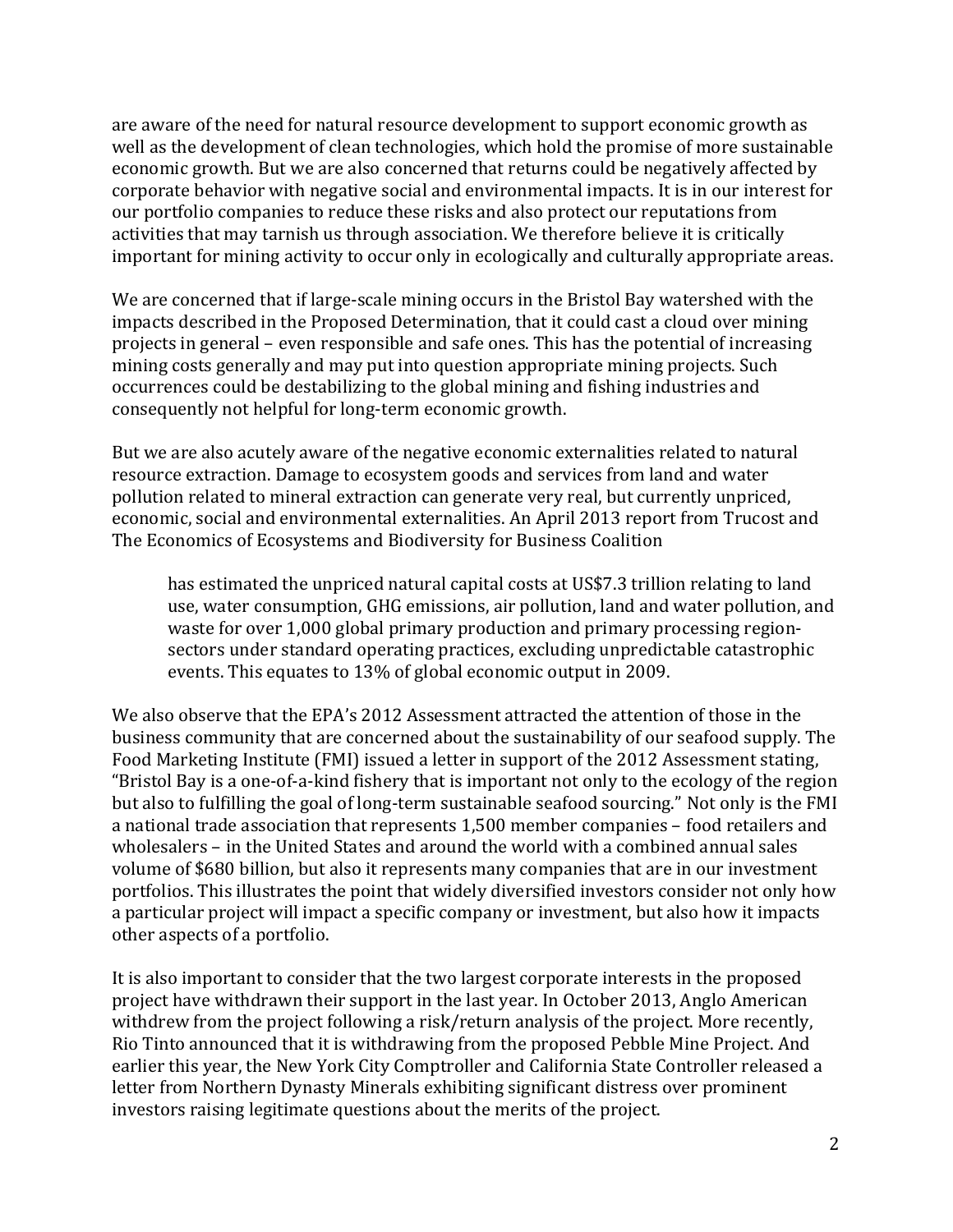Numerous groups, including Alaska native tribes, the Bristol Bay Native Corporation, native village corporations, the United Fishermen of Alaska, and other commercial and sport fishing groups, have urged the EPA to exercise its authority over mine waste disposal in the Bristol Bay watershed under Section 404(c), pointing out that asserting restrictions under Section 404(c) "could further the goals of the Clean Water Act by providing certainty and associated time and money savings to industry and the public - including the indigenous peoples of the region to whom the United States has a trust responsibility."

Accordingly, we believe that the Regional Administrator's proposal that the EPA restrict the discharge of dredged or fill material is consistent with the concerns we have articulated above regarding economic growth, responsible mineral development, negative externalities, and the financial importance of ecosystem services. As such, we recommend that the EPA issue a Final Determination consistent with the Regional Administrator's proposed restrictions.

Finally, we observe that from an investor perspective, a Final Determination consistent with the Regional Administrator's proposal would help remove regulatory risk and uncertainty surrounding mining in the region. This would be a positive development facilitating the efficient and environmentally responsible allocation of capital investment in mineral development through regulatory certainty.

We thank you for your time and consideration. Please direct any questions you may have to Jonas Kron at 503-894-7551 and *jkron@trilliuminvest.com.* 

Sincerely,

Jonas Kron, Senior Vice President Stuart Dalheim, Vice President

on behalf of

Calvert Investment Management, Inc. Everence First Affirmative Financial Network Green Century Capital Management Maryknoll Sisters Pax World Management LLC Portfolio 21

Strat Dalkain

Trillium Asset Management, LLC Calvert Investment Management, Inc.